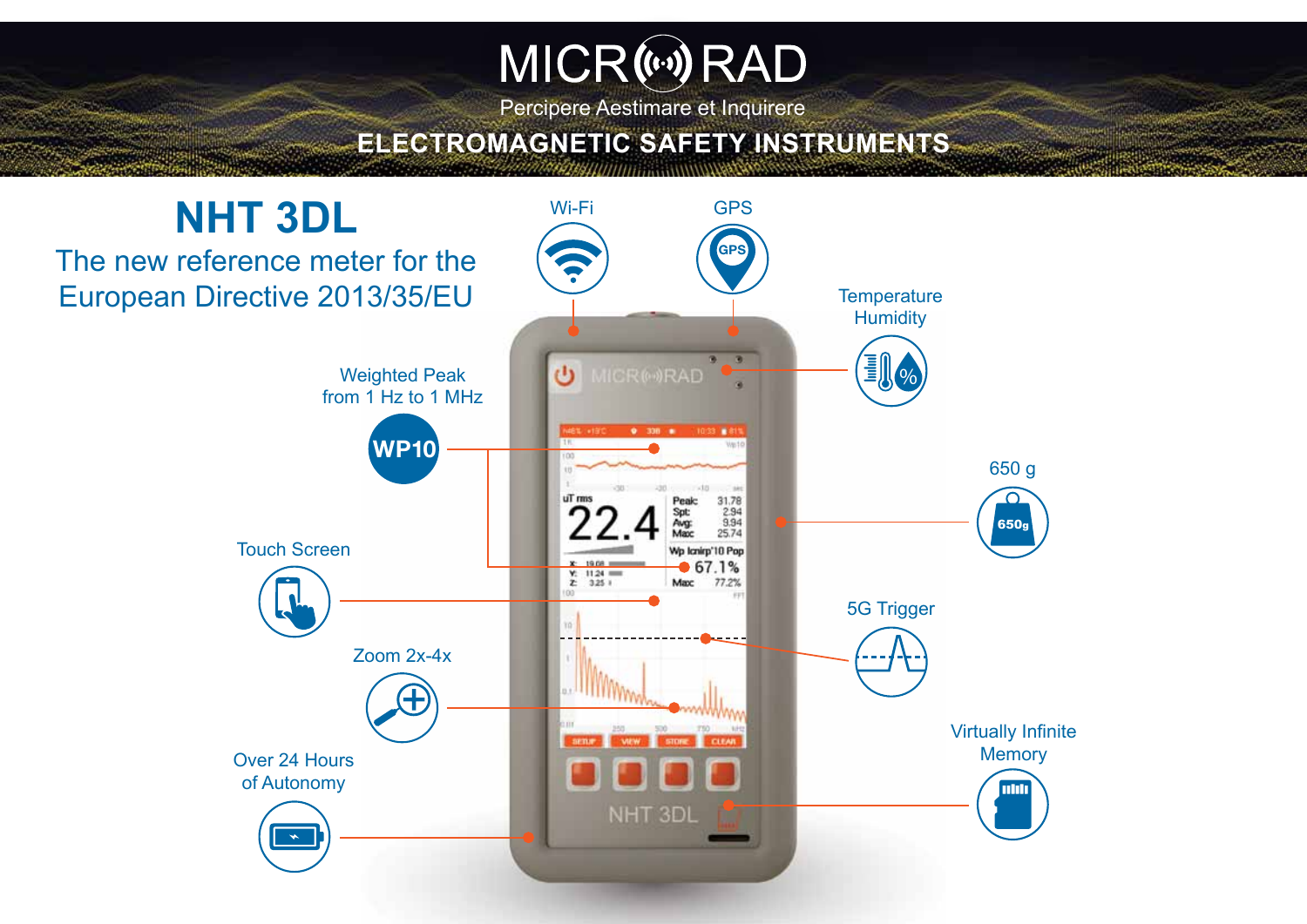## **Eight innovations that make NHT 3DL the most advanced instrument on the market**

Andersenzug is kann geweischen

### **Remote Wi-Fi Connection**

In addition to the optical fiber, Microrad offers Wi-Fi remote connection, so there are no cables between the instrument and the operator interface.

Freedom of movement, the instrument can be easily moved around to map the electromagnetic field in three dimensions, or simply fixed to a tripod.

# **WP10**

#### **WP10**

Extension of the frequency band of the WP10 weighted peak from the current limit of 400 kHz to 1 MHz with simultaneous display of the electric and magnetic fields directly on the instrument. Frequency domain with 2x/4x zoom function.



The introduction of the Trigger function allows you to capture and identify complex signals in the time domain from 0 Hz to 40 GHz. This function is particularly useful in the analysis and identification of 5G signals and Radar signals up to 500 ns.

#### **Zoom**

2x/4x zoom function in both time and frequency domains.

#### **Touch Screen**

Touch Screen operator interface on the instrument and remotely on Windows pc OS and Android smartphone OS.

Color display, easy navigation of settings, and measurement functions. Call-up of the measurements in graphic and numerical formats.



### **Virtually Infinite Memory**

Memory is no longer limited and it is removable. With the Memory Card it is possible to record large quantities of data with virtually no limits.



### **Over 24 Hours of Autonomy**

Extraordinary energy capacity, NHT 3DL exceeds 24 hours of measurement autonomy with all probes, except for the ER Radar series.



#### **Simultaneous Double View**

Simultaneously view the electric and magnetic fields up to 1 MHz directly on the meter display.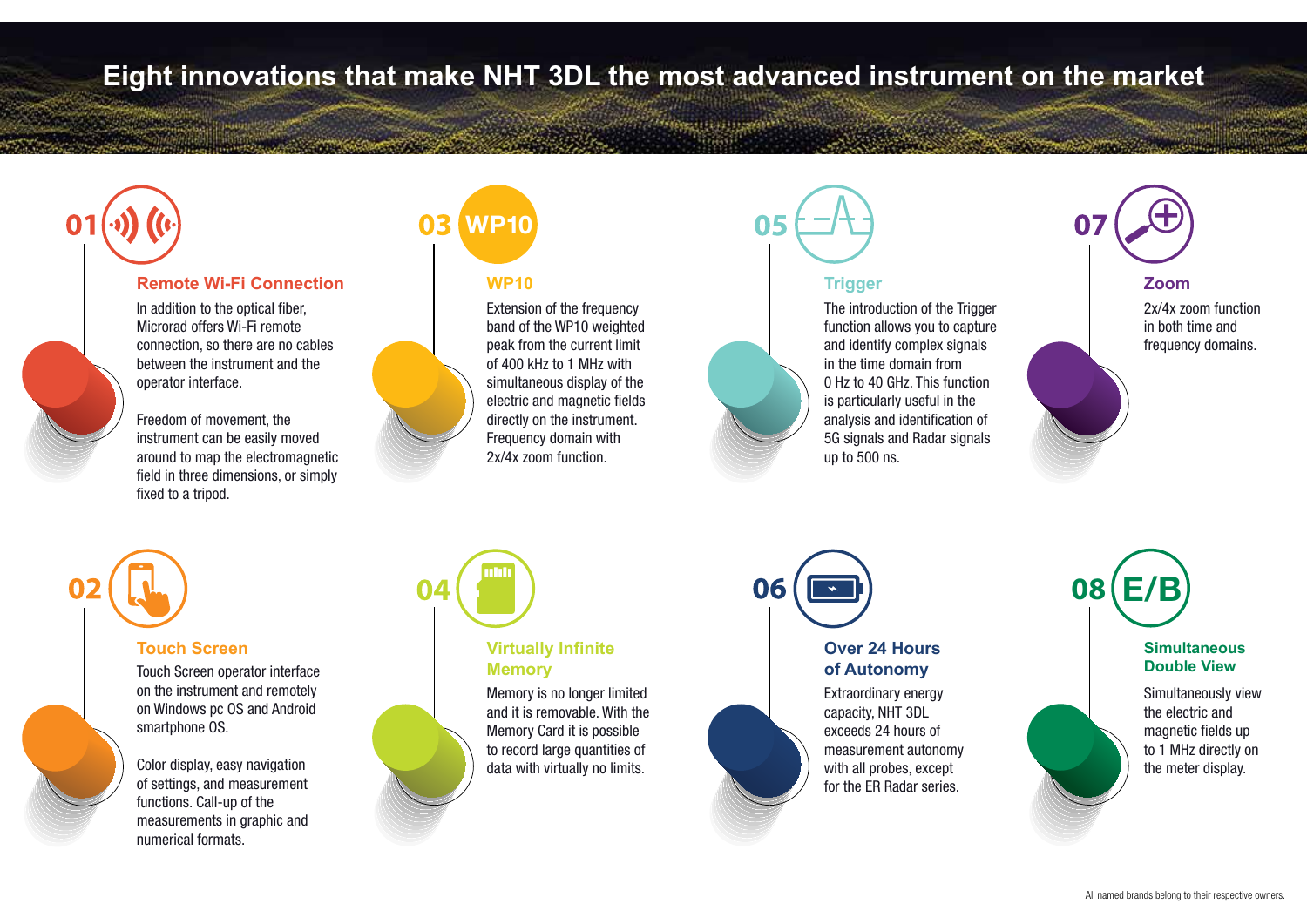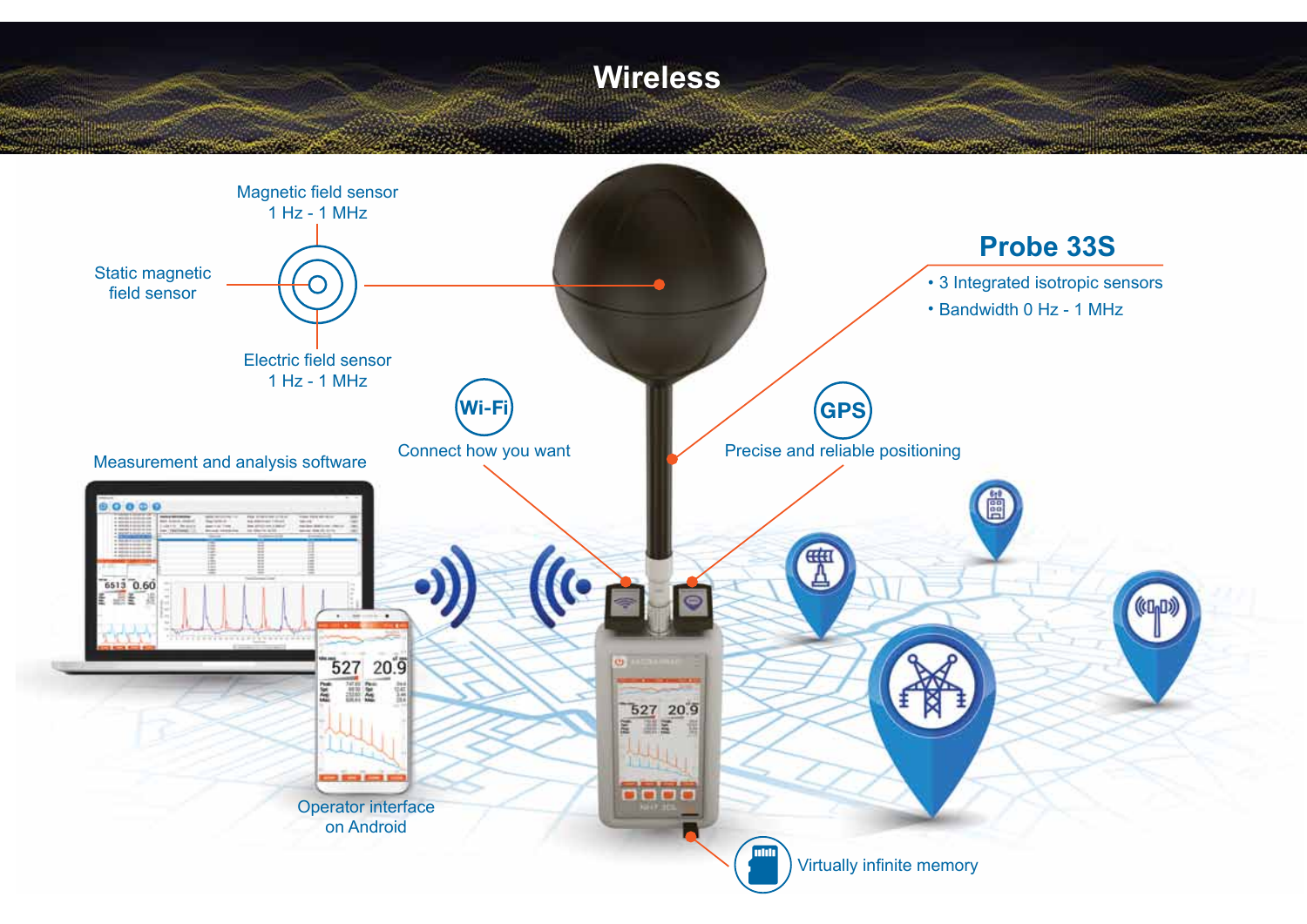

## **Paradigm and dynamic characteristics of the 5G electromagnetic field**

The new 5G paradigm utilizes mobile directional beams (Full Dimensional 3D) with the possibility of directing the radiated lobe of the antenna in a targeted way towards the individual user, even in motion.

The mobile directional beams, in horizontal plane (azimuth) as well as in vertical plane (elevation), will be emitted from macro-cellular, micro-cellular and pico-cellular sites that use Massive MIMO (Multiple Input Multiple Output) antennas up to 8x8 elements.

The most notable difference, compared to the fourth generation technology, is in the passage from the time-invariant characteristic 4G to the dynamic time-variant 5G radiation diagram.

5G is a system that optimizes the electromagnetic coverage both in spatial and energetic terms, able to modify the dimensional characteristics of the radiation beam both in Beam Sweeping and in Beam Tracking phases.



5G signal detection in less than 1 ms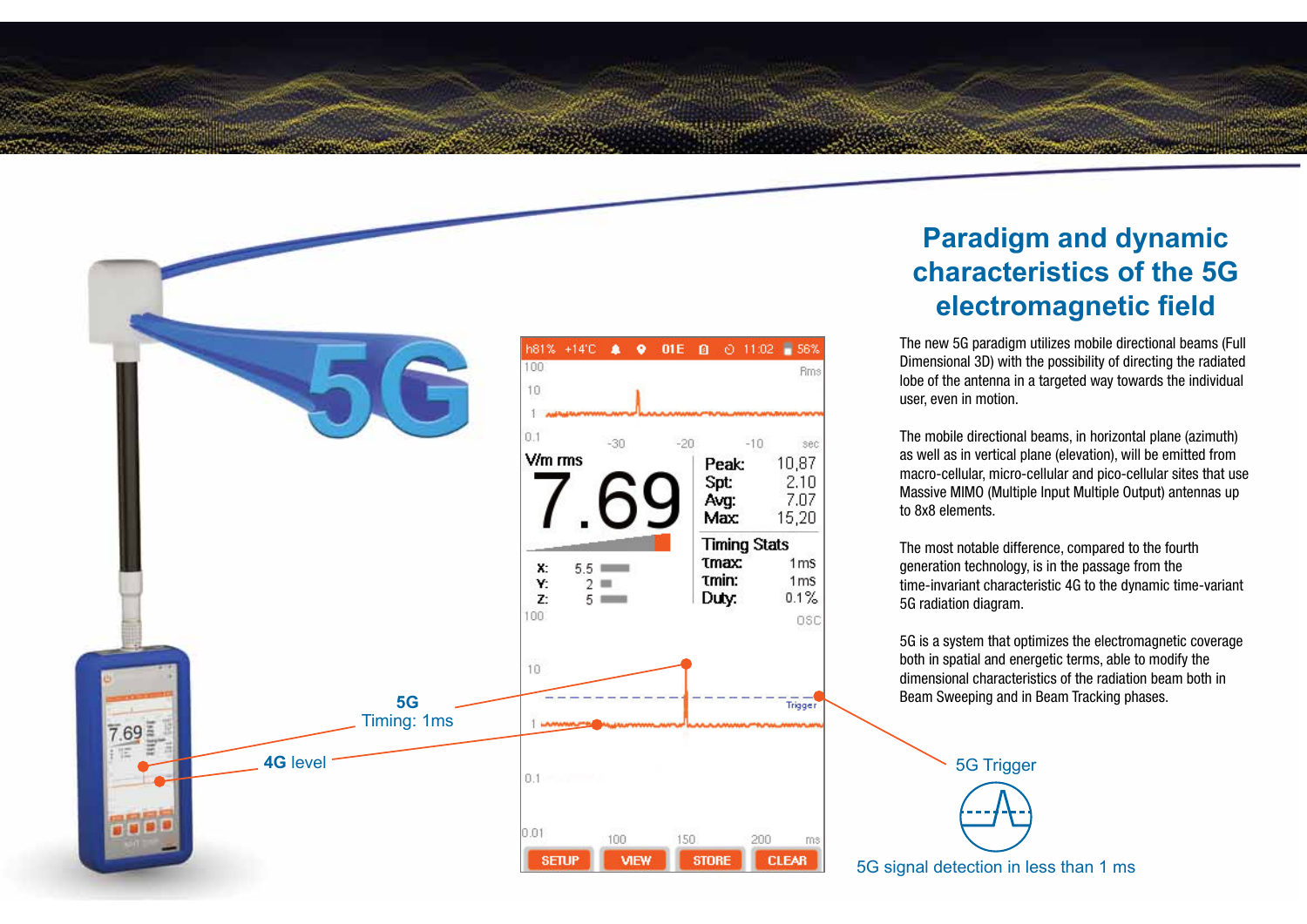## **NHT 3DL is the solution for measuring the electromagnetic field generated by 5G technology**

Fifth generation telephony imposes a new paradigm in the world of isotropic measurements of the electromagnetic field.

The transition from static irradiation to dynamic irradiation requires that the electromagnetic field be measured with extremely rapid response times.

The variability of the field at the measurement point depends on the direction of maximum radiation of the beams, and on the degree of alignment with the isotropic sensor.

In this scenario the isotropic sensor can be repeatedly illuminated by the Beam Sweeping, whose azimuthal and zenithal angles change rapidly. If the response time of the sensor and meter chain are not adequate these conditions inevitably involve the underestimation of the measurement.

In order to respond to the new measurement paradigm, Microrad has developed the NHT 3DL electromagnetic field analyzer, which is capable of quickly capturing field variations in the time domain.

To facilitate the analysis and measurement of the field, Microrad has introduced the 5G Trigger function capable of capturing events up to 100 microseconds.

Microrad NHT 3DL analyzer is designed to operate also as an area monitor. The operating time is over 24 hours with a minimum acquisition interval of 1 ms. Data are available on removable memory.

With the IP67 enclosure, outdoor monitoring in all weather conditions can be carried out.

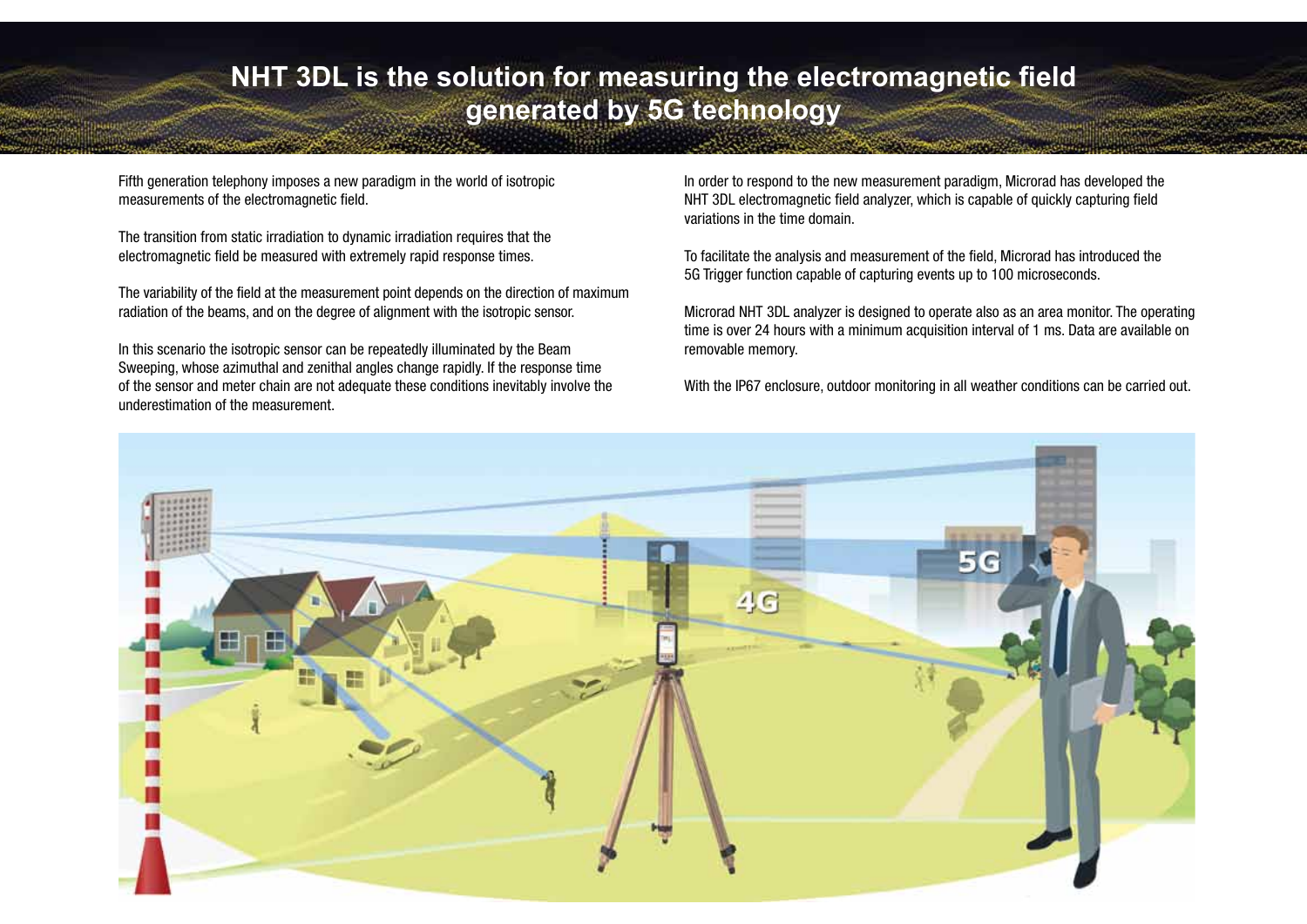## **Spectrum Analyzer, Oscilloscope and Radar Pulse Detector**

**COMMERCIAL STATE AND REAL PROPERTY** 

## *Series 33* **with electric and magnetic fields selective probe**

## *Series 10* **with magnetic field probe**

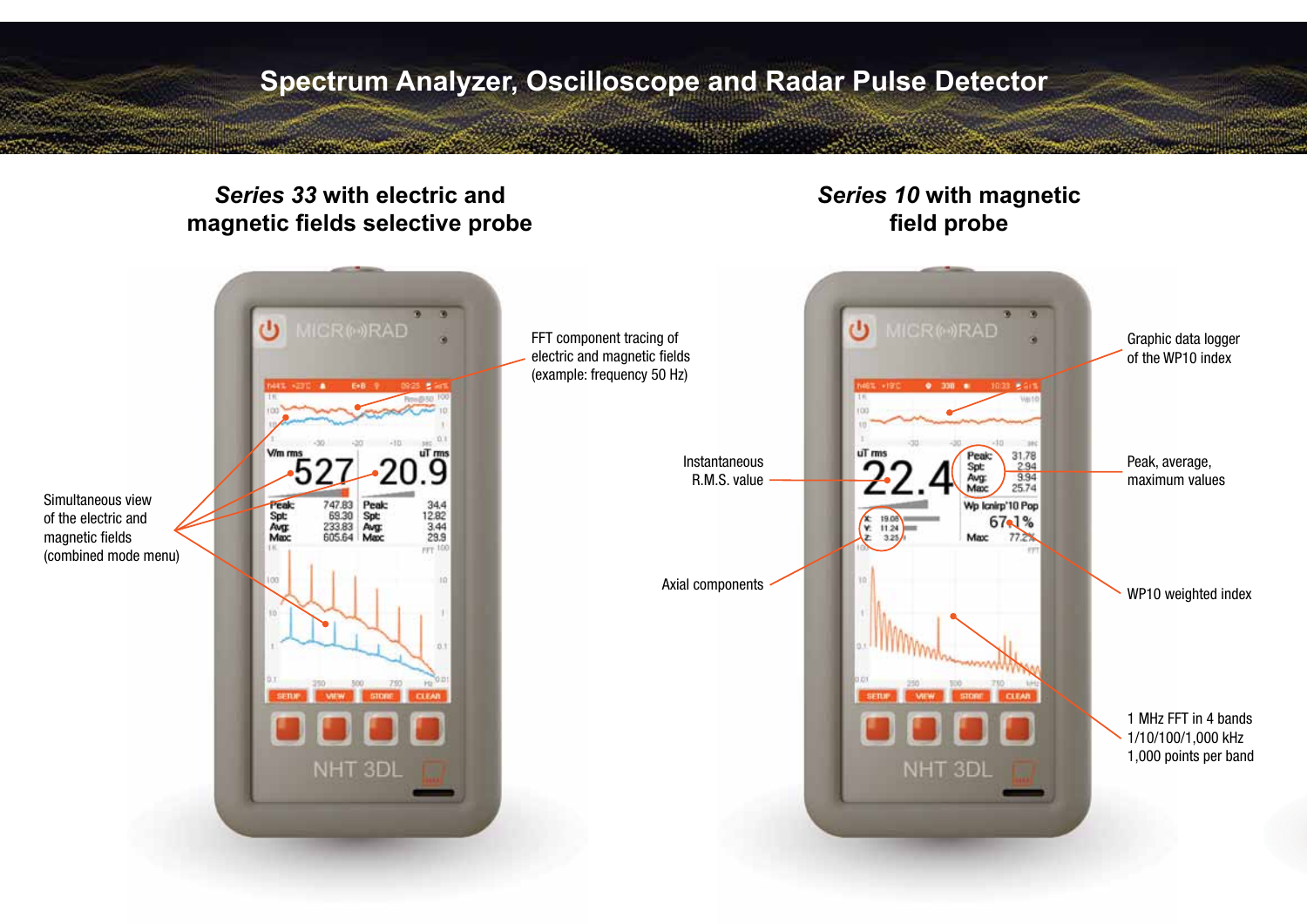1MHz  $\overline{\pi}$ A  $EL_i$  $\sum_{i} \frac{A_i}{EI} \cos(2\pi f_i t + \theta_i + \varphi_i) \leq 1$ 

 $W\!P_{10} =$ 

 $i=1Hz$